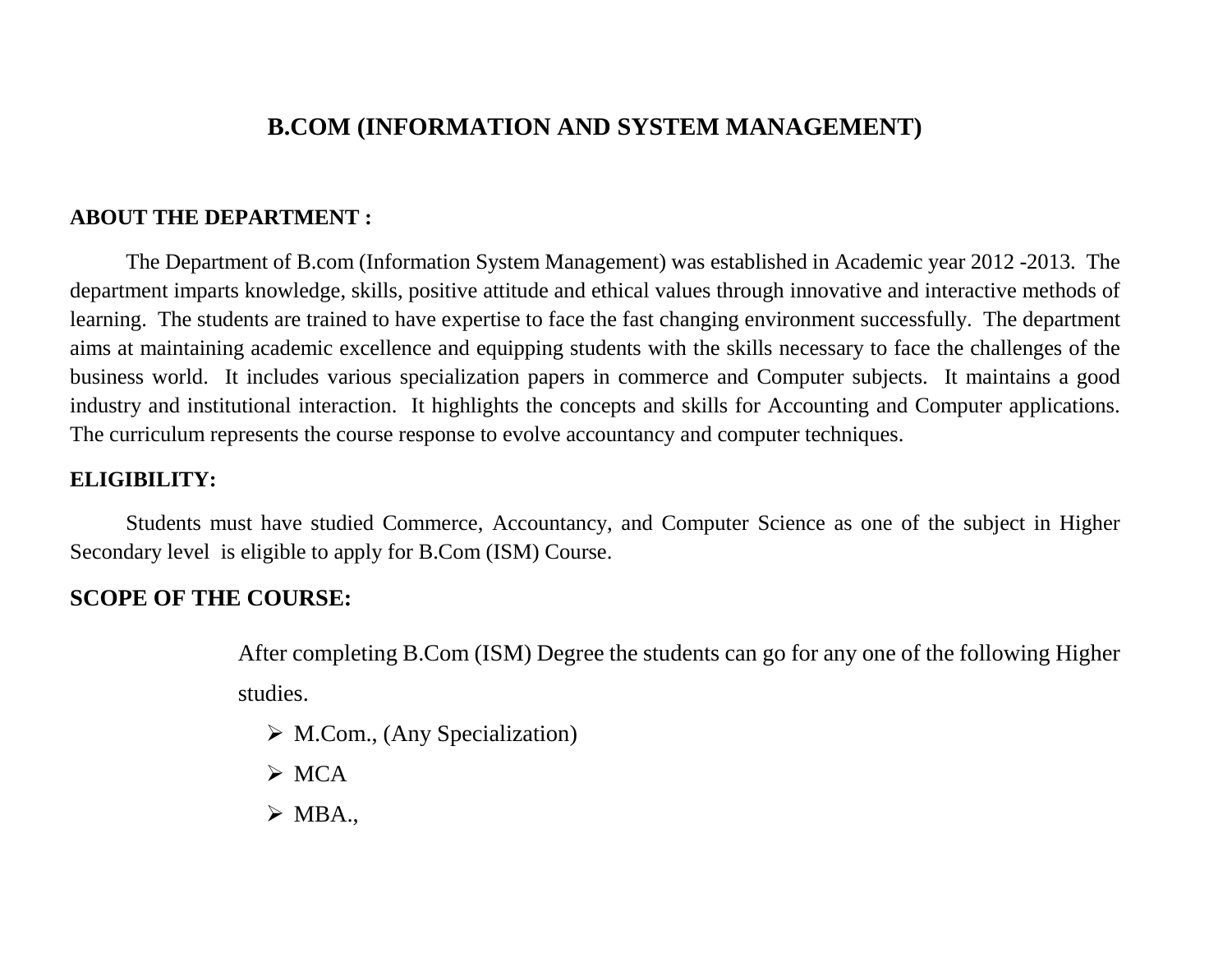$\triangleright$  CA

ICWAI

- $\triangleright$  ACS
- ANY PG DEGREE IN ARTS

# **PLACEMENT OPPORTUNITIES:**

After successful completion of B.com (ISM) Degree the students can get job opportunities in the following sectors

- **≻ CORPORATE SECTOR**
- BANKING SECTOR
- > INSURANCE SECTOR
- $\triangleright$  TEACHING FIELD
- $\triangleright$  IT SECTOR
- **Course Details:**

Three years UG degree program which lay stress on subjects like accounting, Banking, Statistics, Business Laws, Entrepreneurial Development , Economics, HRM, Marketing and Income Tax.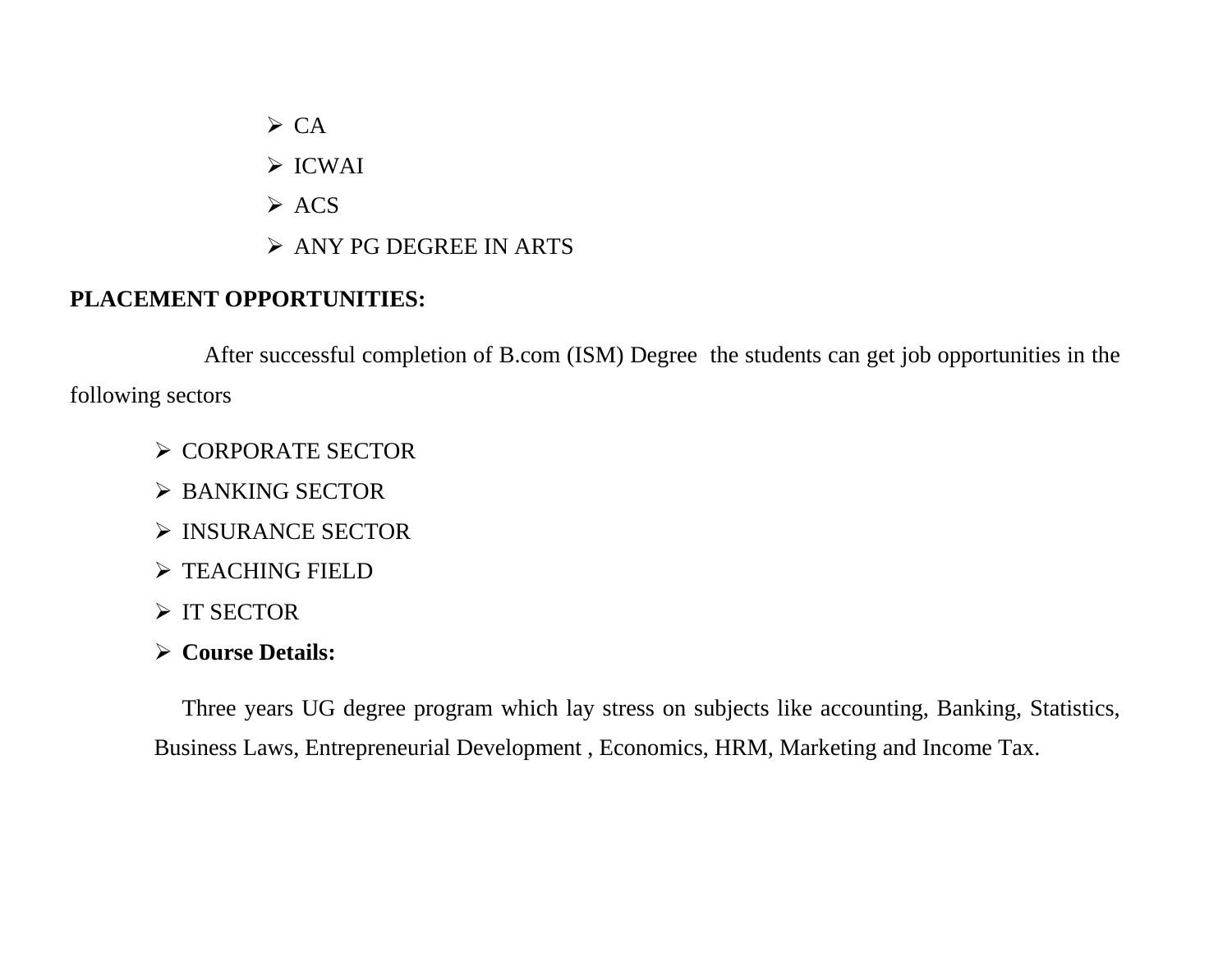# **B.Com (INFORMATION SYSTEM MANAGEMENT)**

### **SEMESTER - I**

| S.No | Subject                                    | Sub code           | Ins. | Credit | ΙA | EA | Total |
|------|--------------------------------------------|--------------------|------|--------|----|----|-------|
|      |                                            |                    | Hr   |        |    |    |       |
| 1    | Tamil - I                                  | CLA1L              | 6    | 3      | 25 | 75 | 100   |
| 2    | English - I                                | CLZ1K              | 4    | 3      | 25 | 75 | 100   |
| 3    | <b>Financial Accounting</b>                | MAT <sub>1</sub> A | 5    | 4      | 25 | 75 | 100   |
| 4    | Principles of management                   | MAT <sub>1</sub> B | 5    | 4      | 25 | 75 | 100   |
| 5    | <b>Computer Application in Business</b>    | MBT <sub>1</sub> A | 6    | 5      | 25 | 75 | 100   |
| 6    | <b>Basics of Retail Marketing</b>          | MNT <sub>1</sub> B |      |        | 25 | 75 | 100   |
|      | Language and Communication skill level - I | <b>TSSEA</b>       |      |        | 50 | 50 | 100   |

#### **SEMESTER - II**

| S.No | Subject                                     | Sub code           | Ins. | Credit | ΙA | EA | Total |
|------|---------------------------------------------|--------------------|------|--------|----|----|-------|
|      |                                             |                    | Hr   |        |    |    |       |
| ┻    | Tamil - II                                  | CLA2H              | 6    | 3      | 25 | 75 | 100   |
| 2    | English - II                                | CLZ <sub>2K</sub>  | 4    | 3      | 25 | 75 | 100   |
| 3    | <b>Business Communication</b>               | MAT <sub>2</sub> A | 5    | 4      | 25 | 75 | 100   |
| 4    | Human Resource Management                   | MAT2B              | 5    | 4      | 25 | 75 | 100   |
| 5    | Data Structure                              | MBT <sub>2</sub> A | 6    | 5      | 25 | 75 | 100   |
| 6    | <b>Basics of Business Insurance</b>         | MNT <sub>2</sub> B | 2    |        | 25 | 75 | 100   |
|      | Language and Communication skill level - II | TSSEB              | 2    |        | 50 | 50 | 100   |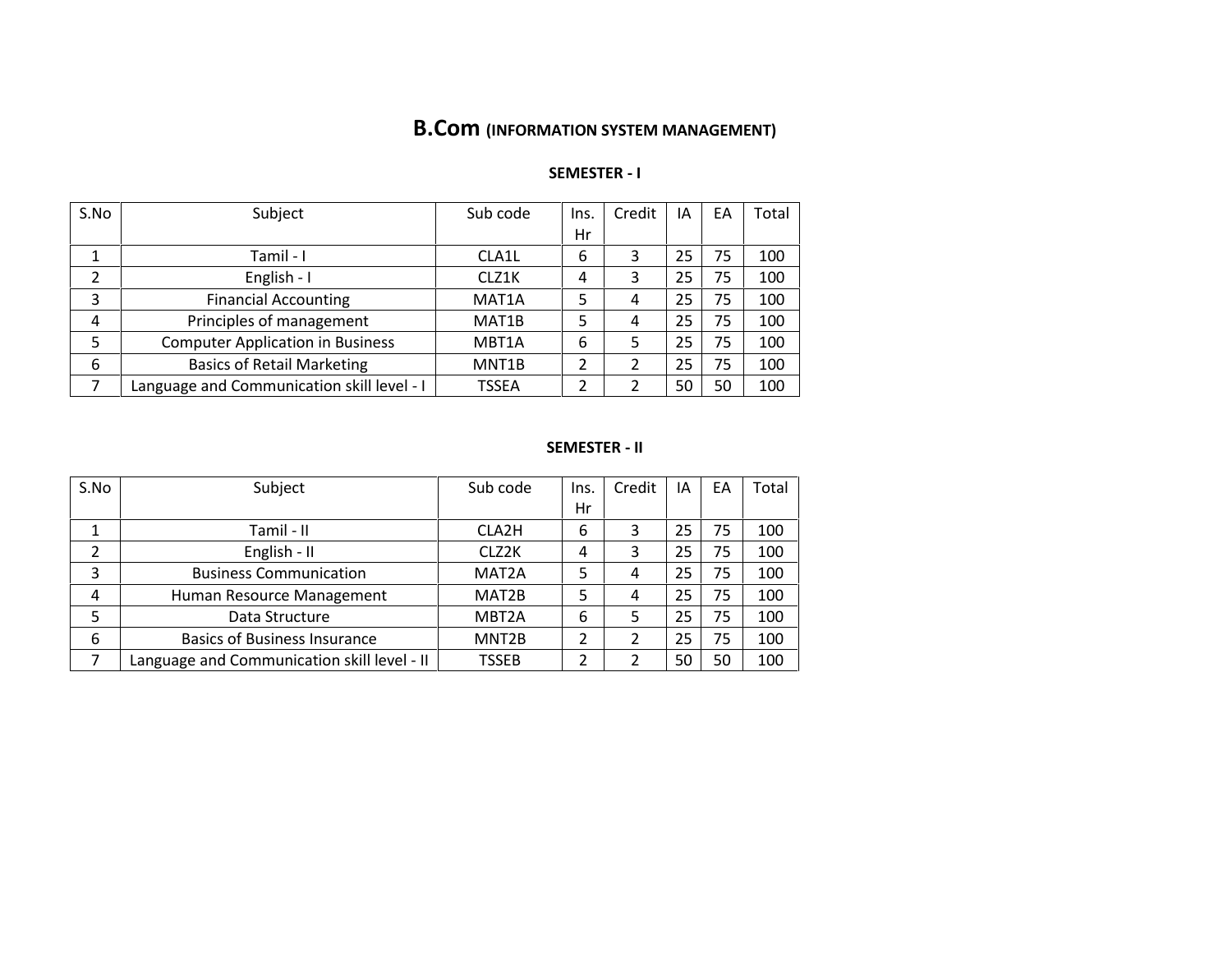### **SEMESTER - III**

| S.No | Subject                               | Sub code     | Ins. | Credit                            | ١A | EA  | Total |  |
|------|---------------------------------------|--------------|------|-----------------------------------|----|-----|-------|--|
|      |                                       |              | Hr   |                                   |    |     |       |  |
|      | Logistics and Supply Chain Management | MAT3A        | 6    | 4                                 | 25 | 75  | 100   |  |
|      | Programming in 'C'                    | MAT3B        | 5    | 4                                 | 25 | 75  | 100   |  |
| 3    | 'C' Practical                         | MAT31        | 5    | 4                                 | 40 | 60  | 100   |  |
| 4    | <b>Marketing Management</b>           | MAT3C        | 5    | 4                                 | 25 | 100 |       |  |
| 5    | <b>Business Statistics</b>            | MBT3A        | 6    | 4                                 | 25 | 75  | 100   |  |
| 6    | Personality Enrichment Level - I      | <b>TSSEG</b> |      |                                   | 50 | 50  | 100   |  |
|      | <b>Environmental Studies</b>          | ENV4A        | 1    | <b>Examination in Semester IV</b> |    |     |       |  |

### **SEMESTER - IV**

| S.No | Subject                                | Sub code | Ins. | Credit | ١A | EA | Total |
|------|----------------------------------------|----------|------|--------|----|----|-------|
|      |                                        |          | Hr   |        |    |    |       |
|      | Management information system          | MAT4A    | 6    | 4      | 25 | 75 | 100   |
| 2    | Object oriented programming with 'C++' | MAT4B    |      | 4      | 25 | 75 | 100   |
| 3    | $'C'++Practical$                       | MAT41    | 5    | 4      | 40 | 60 | 100   |
| 4    | <b>Business Environment</b>            | MAT4C    | 5    | 4      | 25 | 75 | 100   |
| 5    | <b>Elements of Operations Research</b> | MBT4A    | 6    | 4      | 25 | 75 | 100   |
| 6    | <b>Basics of Computer Application</b>  | TSSE1    |      |        | 50 | 50 | 100   |
|      | <b>Environmental Studies</b>           | ENV4A    |      |        | 25 | 75 | 100   |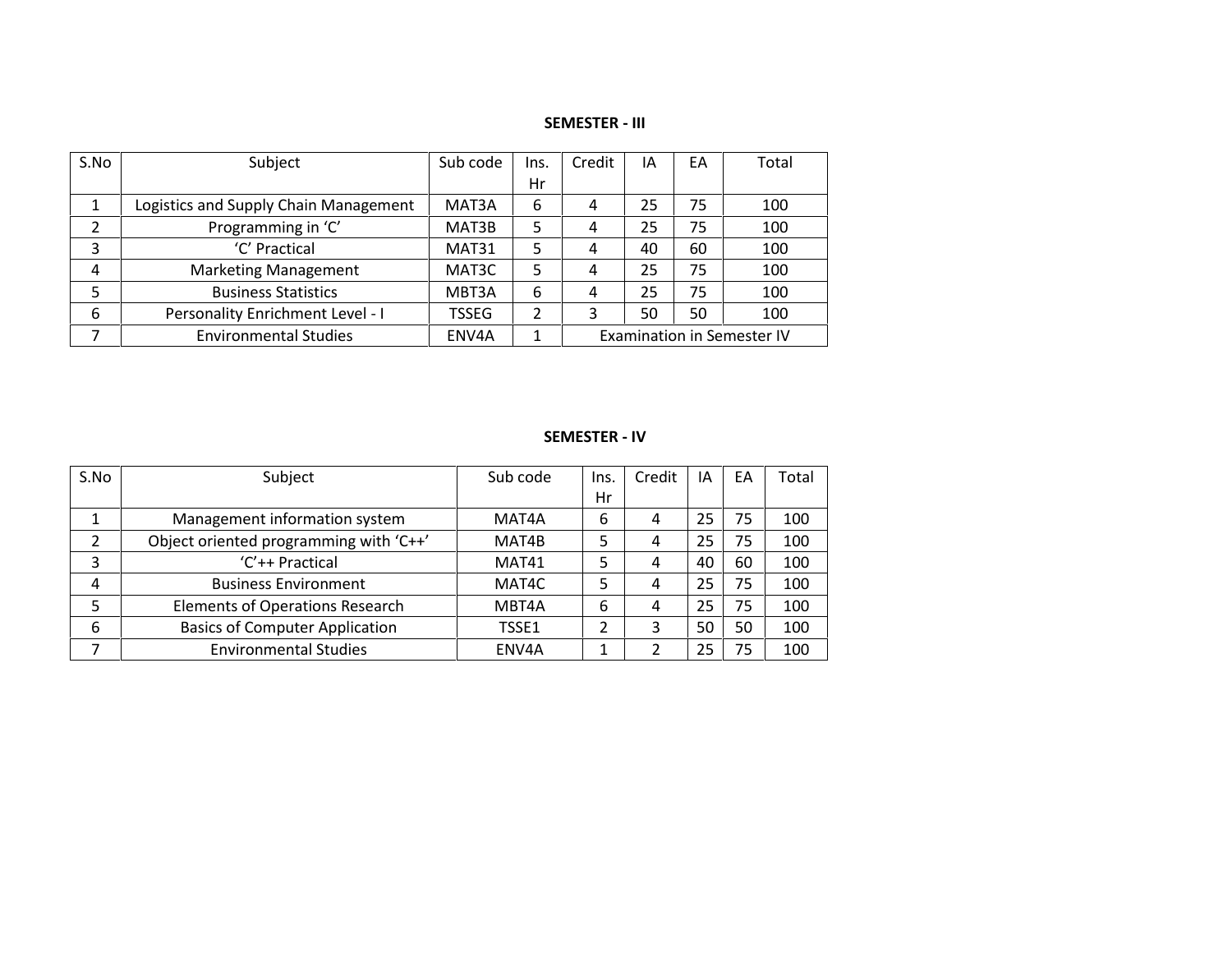**SEMESTER - V**

| S.No | Subject                            | Sub code | Ins. | Credit | IA | EA | Total |
|------|------------------------------------|----------|------|--------|----|----|-------|
|      |                                    |          | Hr   |        |    |    |       |
|      | <b>Visual Basic Programming</b>    | MAT5A    |      | 4      | 25 | 75 | 100   |
| 2    | <b>Visual Basic Practical</b>      | MAT51    | 6    | 4      | 40 | 60 | 100   |
| 3    | <b>Elements of Cost Accounting</b> | MAT5B    | 6    | 4      | 25 | 75 | 100   |
| 4    | <b>Financial Management</b>        | MAT5C    | 6    | 4      | 25 | 75 | 100   |
| 5    | <b>Entrepreneurial Development</b> | MET5A    | 6    |        | 25 | 75 | 100   |
| 6    | <b>Value Education</b>             | VAE5Q    |      |        | 25 | 75 | 100   |

### **SEMESTER - VI**

| S.No | Subject                      | Sub code           | Ins. | Credit | IΑ | EA | Total |
|------|------------------------------|--------------------|------|--------|----|----|-------|
|      |                              |                    | Hr   |        |    |    |       |
|      | <b>Management Accounting</b> | MAT <sub>6</sub> A | 6    | 4      | 25 | 75 | 100   |
| 2    | $E - B$ usiness              | MAT6B              | 6    | 4      | 25 | 75 | 100   |
|      |                              |                    |      |        |    |    |       |
| 3    | Software Project Management  | MAT6C              | 6    | 4      | 25 | 75 | 100   |
| 4    | Web Technology Practical     | MET61              | 6    | 5      | 25 | 75 | 100   |
| 5    | Project Work (Group)         | MET6Q              | 6    | 5      | 25 | 75 | 100   |
| 6    | <b>Extension Activities</b>  | CES6Q              |      |        |    |    |       |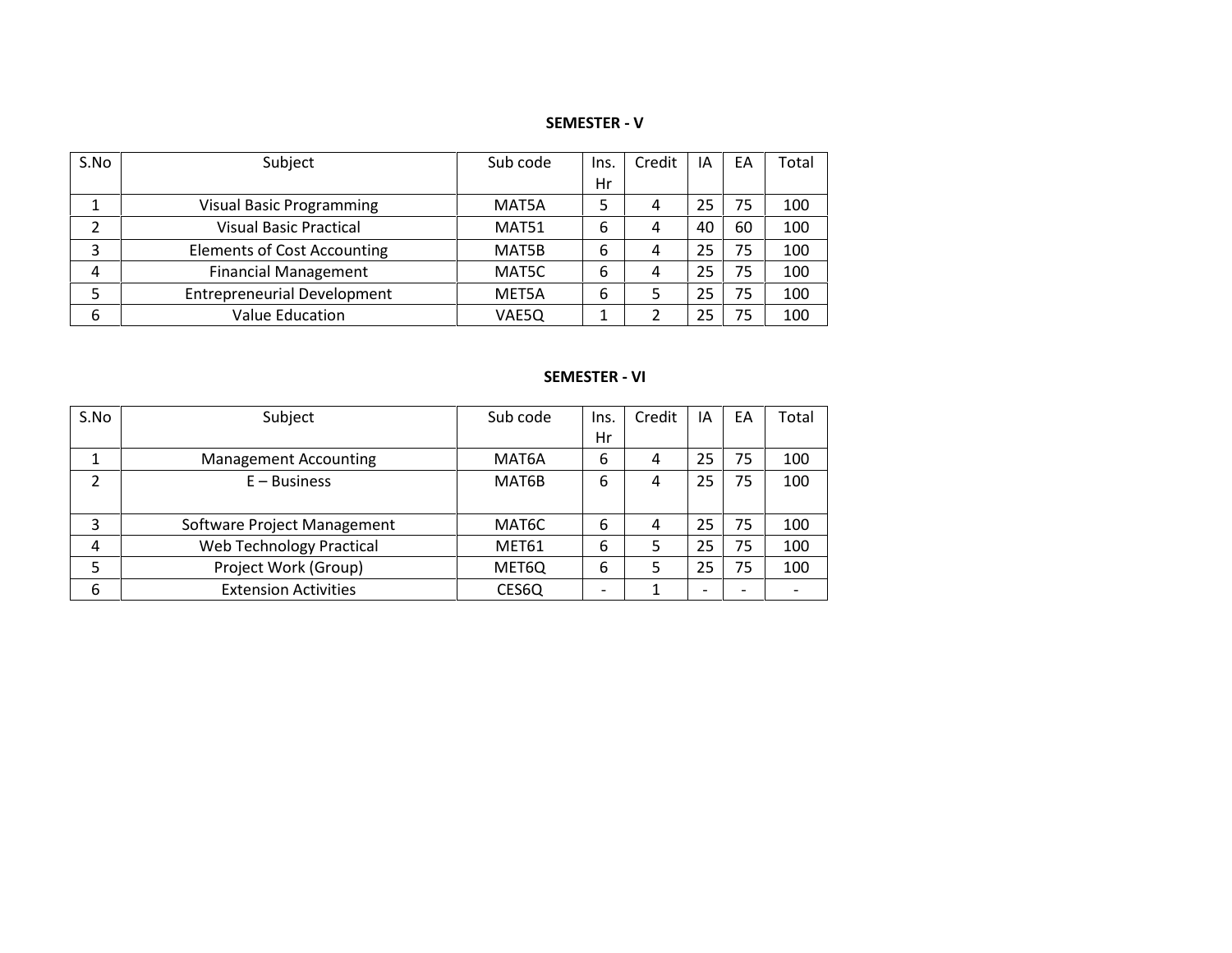# **FACULTY PROFILE :**

| <b>SL</b><br>N<br>$\Omega$ | <b>NAME</b>                       | <b>DESIGN</b><br><b>ATION</b> | <b>QUALIFICATION</b>                  | <b>AREA OF</b><br><b>SPECILISATION</b>                                                       | <b>E-MAIL ID</b>                 | <b>PHOTO</b> |
|----------------------------|-----------------------------------|-------------------------------|---------------------------------------|----------------------------------------------------------------------------------------------|----------------------------------|--------------|
|                            | <b>R.KABALEES</b><br><b>WARAN</b> | <b>HOD</b>                    | M.com., NET.,<br>M.Phil., MBA., SET., | Marketing, Banking,<br>Financial Accounting,<br>Management<br>Accounting                     | rk8523@yaho<br>o.com             |              |
| 2                          | M. SURESH                         | Assistant<br>Professor        | M.com., M.Phil.,                      | Marketing, Banking,<br>Financial Accounting,<br>Cost Accounting,<br>Management<br>Accounting | m.sureshdhar<br>ma@gmail.co<br>m |              |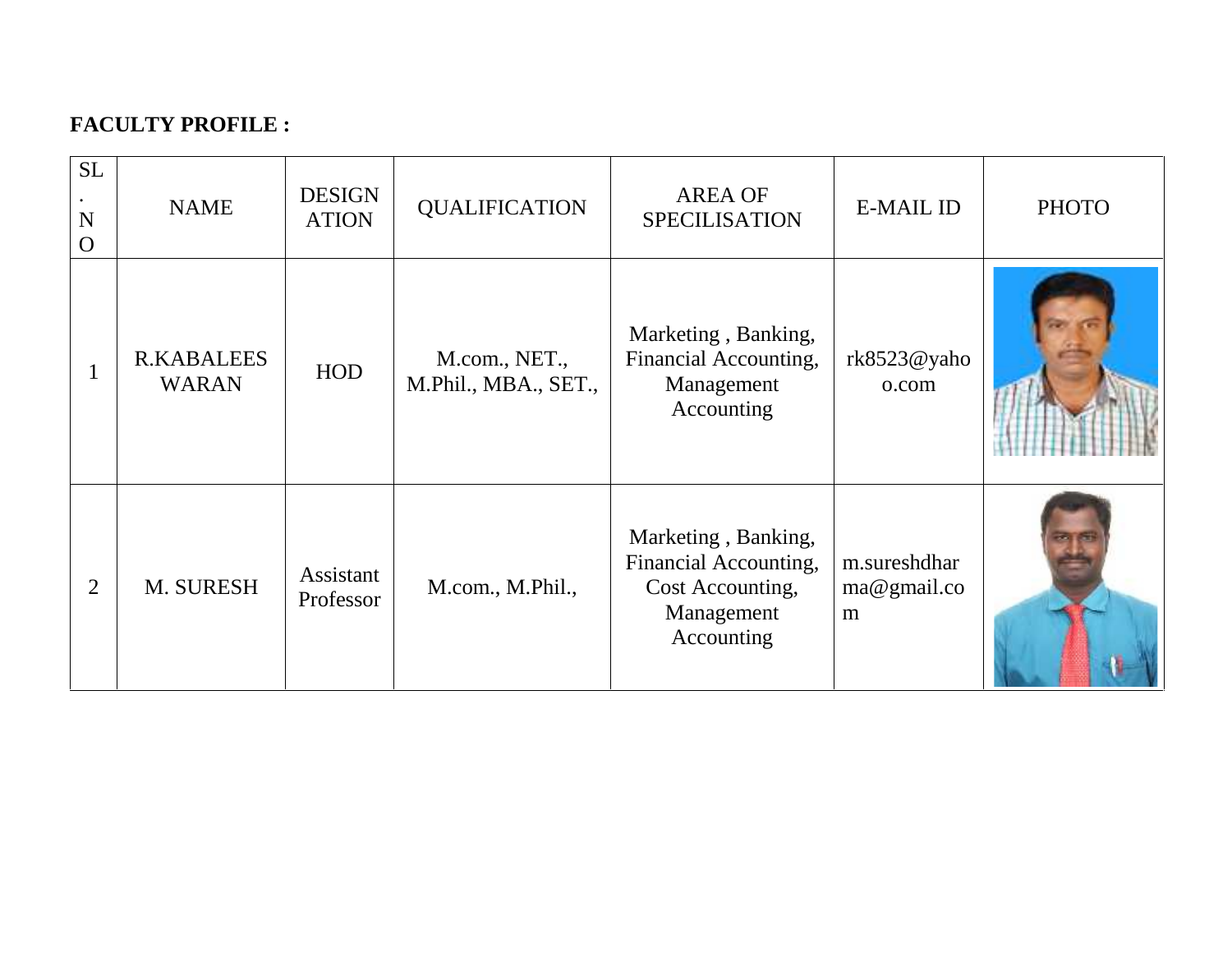| 3              | $P_{\cdot}$<br><b>BANUMATHI</b>                   | Assistant<br>Professor | M.com., M.Phil., | Marketing, Banking,<br>Human Resource<br>Management, Financial<br>Accounting,<br>Management<br>Accounting | Banumathi_pa<br>lani@yahoo.co<br>m |  |
|----------------|---------------------------------------------------|------------------------|------------------|-----------------------------------------------------------------------------------------------------------|------------------------------------|--|
| $\overline{4}$ | <b>I.ARIVAZHAGI</b>                               | Assistant<br>Professor | MCA., M.Phil.,   | <b>Computer Application</b><br>in Business, Operating<br>System, DBMS,                                    | arivazhagi@g<br>mail.com           |  |
| 5              | J <sub>r</sub><br><b>GNANABHAR</b><br><b>ATHI</b> | Assistant<br>Professor | MCA., M.Phil.,   | Programming in 'C',<br>$& C++, RDBMS$                                                                     | Jbharathi.jb@<br>gmail.com         |  |